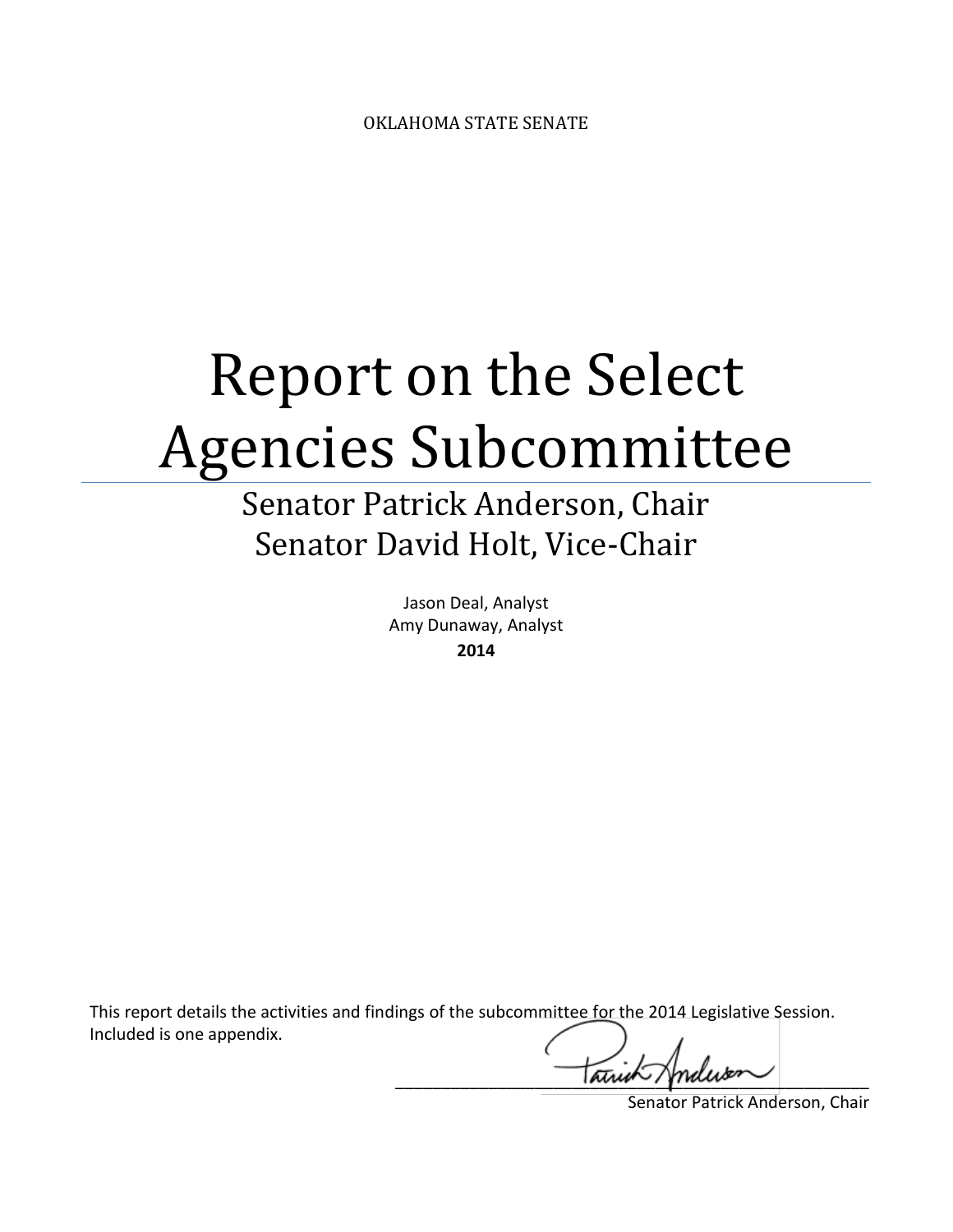#### **Membership**

The agencies assigned to the subcommittee were the same agencies that had been assigned during the 2013 legislative session. The Senators assigned to the subcommittee also remained the same:

- Senator Patrick Anderson, Chair
- Senator David Holt, Vice-Chair
- Senator Bill Brown
- Senator Harry Coates
- Senator Nathan Dahm
- Senator Tom Ivester
- Senator Charles Wyrick

#### **Meetings**

The Chair of the Subcommittee decided to lead the work of the subcommittee in a new direction. The Subcommittee met twice this session in order for issues to be presented that were not being addressed by other committees. The first meeting of the subcommittee was on February 5<sup>th</sup> with a presentation of a report titled, "Oklahoma A-F -- Hiding Poor Achievement". This report was produced by the staff of The Oklahoma Center for Education Policy (University of Oklahoma) and The Center for Educational Research and Evaluation (Oklahoma State University). The contributing authors of the report include Curt Adams, Ellen Dollarhide, Patrick Forsyth, Ryan Miskell, Jordan Ware, Laura Barnes, Jam Khojasteh, and Mwarumba Mwavita.

The second meeting was on February  $12<sup>th</sup>$  with presentations from multiple perspectives about Cannabinoid Extracts in Modern Medicine. Mr. Seth Stambaugh addressed drug laws for patients; Mr. Marty Piel and Mrs. Virginia Spencer represented families of epileptic children affected by access to cannabinoid extracts; Mr. Josh Stanly presented first-hand experience with medicinal cannabis extracts and treating epilepsy; and finally Dr. Mark Rosenfeld shared scientific research of cannabis and the EndoCannabinoid System.

Both meetings of the subcommittee meetings garnered much attention and high attendance.

#### **Agency Report**

Some of the agencies assigned to the Subcommittee went through the sunset review process this session and therefore were brought before the General Government Committee of the Senate. Those agencies were the Oklahoma Accountancy Board (HB 3190), State Board of Licensure for Professional Engineers and Land Surveyors (HB 3191), Oklahoma Funeral Board (HB 3199), State Board of Licensed Social Workers (HB 3200), State Board of Veterinary Medical Examiners (HB 3201), and the Board of Governors of the Licensed Architects, Landscape Architects, and Registered Interior Designers (HB 3203).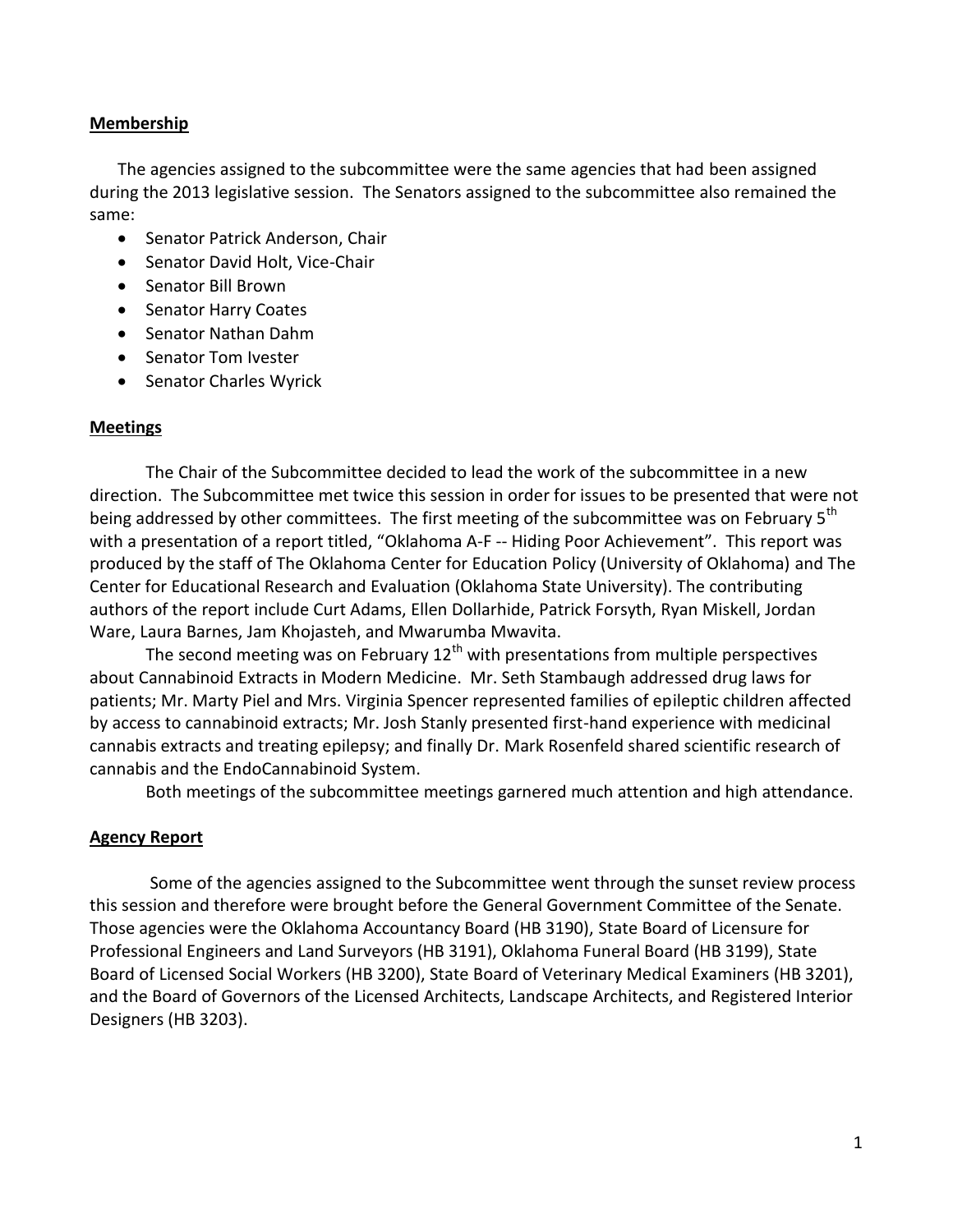Many of the agencies have a new director since their review from the 2013 session:

- Oklahoma Funeral Board Mr. Chris Ferguson
- Industrial Finance Authority Mr. Steve Blake
- Oklahoma Real Estate Commission Ms. Charla Slabotsky
- Oklahoma Board of Examiners for Speech Pathology and Audiology Ms. Amy Hall

Here is a list of other actions by various agencies assigned to the subcommittee:

- Due to HB 1467 from the 2013 session, the Cosmetology Board began regulating the barber industry.
- The Board of Dentistry and the Veterinary Medical Examiners Board moved into the new building built by the Pharmacy Board.
- The Oklahoma Housing Finance Agency will be operating a new program based on the Oklahoma Affordable Housing act (SB 2128).
- The Oklahoma Board of Nursing and the Wildlife Conservation Commission may be affected by SB 2131 which deals with employee pay increase for law enforcement and Pinnacle Plan related employees.
- The Long-Term Care Administrators Board, the Optometry Board, and Veterinary Medical Examiners Board have begun using online renewals.
- The Oklahoma Municipal Power Authority began building a natural gas plant.
- The Turnpike Authority has entered into an agreement for PikePass to work in Kansas and north Texas.

Appendix A of this report shows how much certain agencies of the subcommittee have paid into the state's General Revenue fund for the 2012 and 2013 fiscal year, along with an estimate of what will be paid into the fund by the end of the 2014 fiscal year.

### **Future Actions or Recommendations**

Since multiple studies and/or audits of director and employee compensation for state agencies have now been completed, a review of any action by the agencies in response to those reports would be very informative. The Motor Vehicle Commission and the Student Loan Authority changed the salary for their directors and it would be appropriate to review what other actions may have occurred.